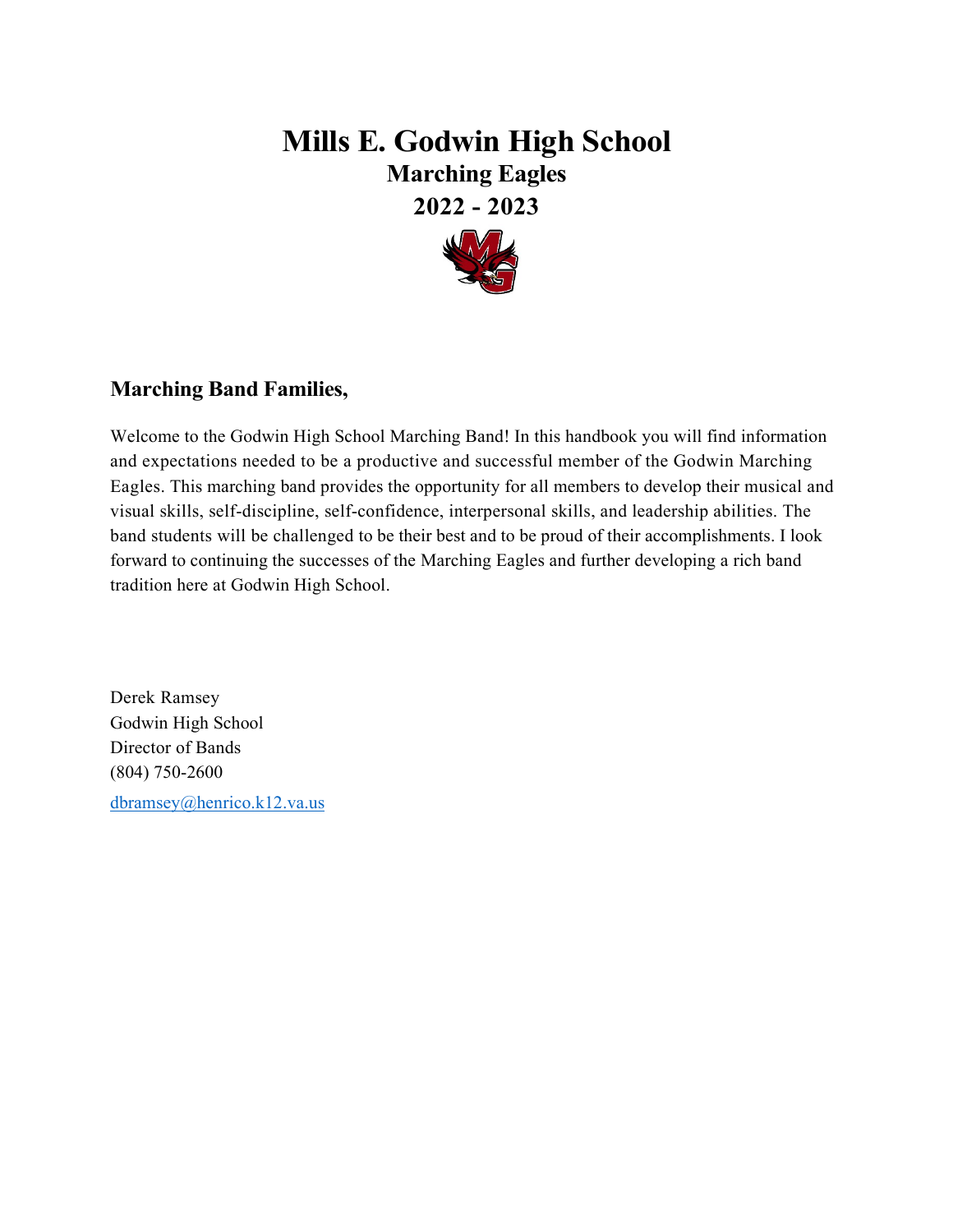# **I. Overview**

- A. Spirit Organization
	- −Football Games
	- −Pep Rallies
- B**.** Competitive Band
	- −Participate in local and state-wide marching competitions
	- −Participate in VBODA State Marching Assessment
	- −Necessary component of Virginia State Honor Band
- C. Volunteer Organization
- D. Academic course with credit recognition (1/2 credit)

# **II. Eligibility**

- A. Band members who receive "ISS" or "OSS" during the school year will follow the same penalties as student athletes
- B. Students must take at least five (5) classes with five (5) passing grades
- C. Conduct deemed detrimental to the band morale and/or cohesion is grounds for disciplinary action. Disciplinary action will be determined by the director and may vary in severity from a verbal warning to dismissal from the group. The director also has the right and responsibility to forward any issue to the Godwin HS Administrative for further consideration.

# **III. Attendance/Grading Policy**

A. Marching Band is an academic course, offered for credit, and graded accordingly

- −Marching band activities take priority over non-academic Godwin HS activities
- −Grades are determined by:
	- −Being on time and prepared for rehearsals
	- −Being on time and prepared for events
- B. Attendance

−Rehearsals, camps, football games, competitions, and parades are mandatory

- −absences affect the success of the entire ensemble
- C**.** Punctuality

−Students are to arrive ten (10) minutes prior to each rehearsal / event call time, to allow for setup

- −An unexcused tardy will result in a letter drop in grading
- D. Absences

−Extreme circumstances of illness, family emergency, or religious conflict are considered excused absences.

−Excused absences require a written, signed note or email from a parent/guardian. Excused absences will not be counted against a student's grade.

−Unexcused absences will result in an "F" for that specific rehearsal/performance.

−More than three unexcused absences may result in dismissal from the marching band at the discretion of the band director.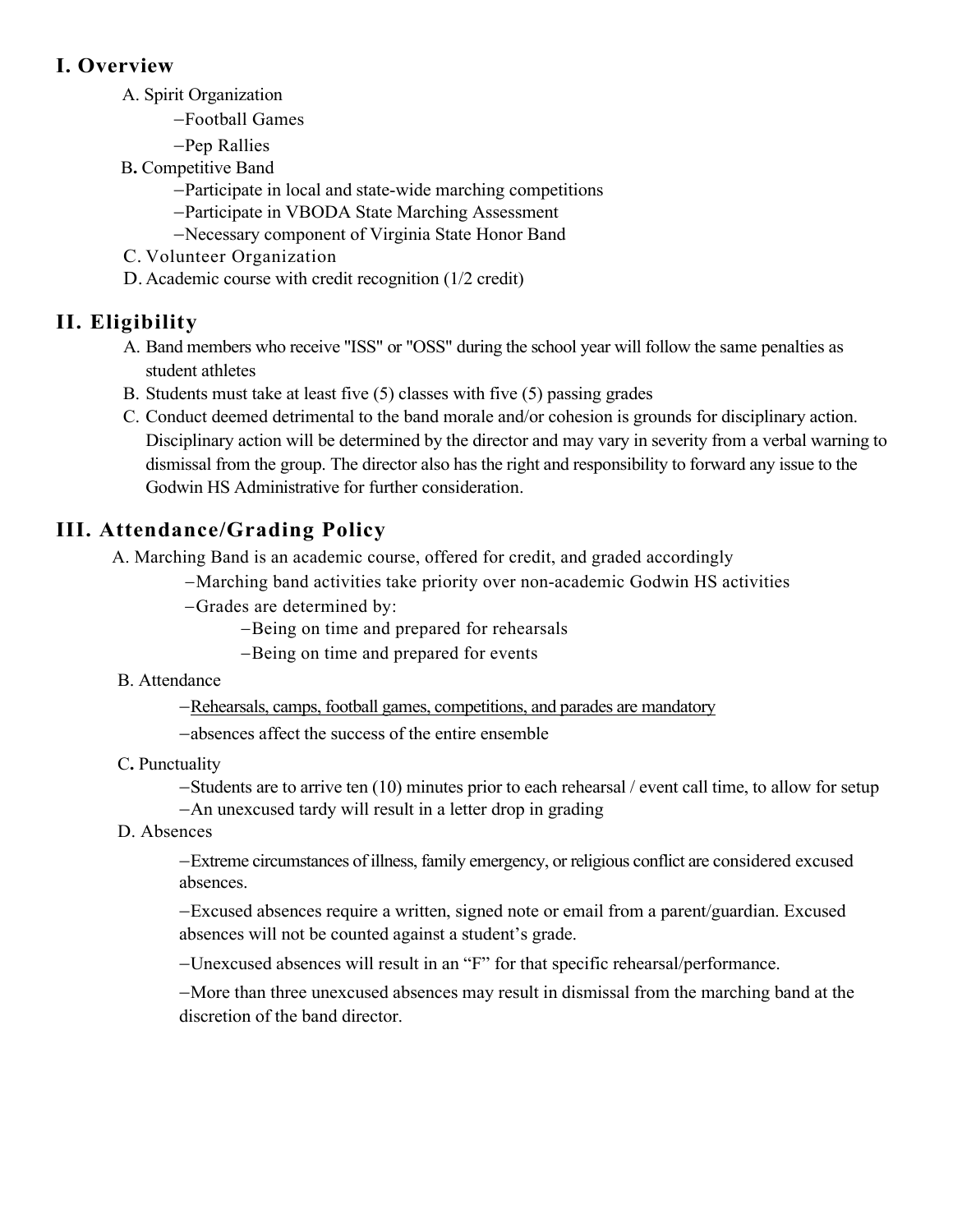#### **IV. Performances**

A**.** Football Games

−All home games

- −Away games (discretion of the Marching Band Director/Activities Director)
- −All playoff and championship games
- B**.** Competitions
	- −Occur on Saturdays during September and October
	- −Students are provided transportation from Godwin High School
	- −Behavior Codes set forth by HCPS Code of Conduct apply at all band events
- C. VBODA Assessment
	- −Culminating evaluation event for the marching band
	- −Typically occurs on one of the last weekends of October
- D. Competition Etiquette
	- −Students are not to talk, yell, or make inappropriate gestures during performances
	- −Students are to remain seated during performances
	- −Students are to be seated with fellow Godwin band members during events
- E. Football Game Etiquette
	- −Students are always to sit with their sections while in the stands
	- −Band members cannot converse with friends outside the band while in the stands

−No food, drinks (excludes water) or gum are permitted in the stands

−Talking or texting on cell phones is not permitted during football games

−Students are expected to stay attentive to the game and drum major to be ready to play promptly throughout the game

−Once the Show Music, National Anthem, and Fight Song are memorized, students will be given third quarter off for a break. Members must be back with their sections by the end of third quarter. Failure to return on time will result in the loss of third quarter privilege for the next game.

# **V. Transportation**

- −Provided for students to away games and competitions from Godwin HS
- −Only parents/guardians can take a child directly from an event (advance notice is required)
- −Students are to be picked up within 15 minutes of the conclusion of rehearsal or an arrival back to Godwin High School from an event.

# **VI. Uniform**

A. Band Uniforms

−The band uniform remains property of Godwin High School. Band Uniform fees help cover the rental for 1 school year

−Jacket, pants, and shako are included in band fees

−Replacement gloves can be purchased from the Band Boosters for \$5/pair

−Cleaning and/or replacement of negligent wear or damage to a uniform will be the financial responsibility of the student

- B. Color Guard Uniforms are included in Band Uniform fees
- C. Marching shoes will be fitted and ordered during band camp (\$35)
- D. Students supply their own black, crew length socks
- E. Events (football games and competitions)

−Students must have hair "up," off the neck, and under the shako (hat)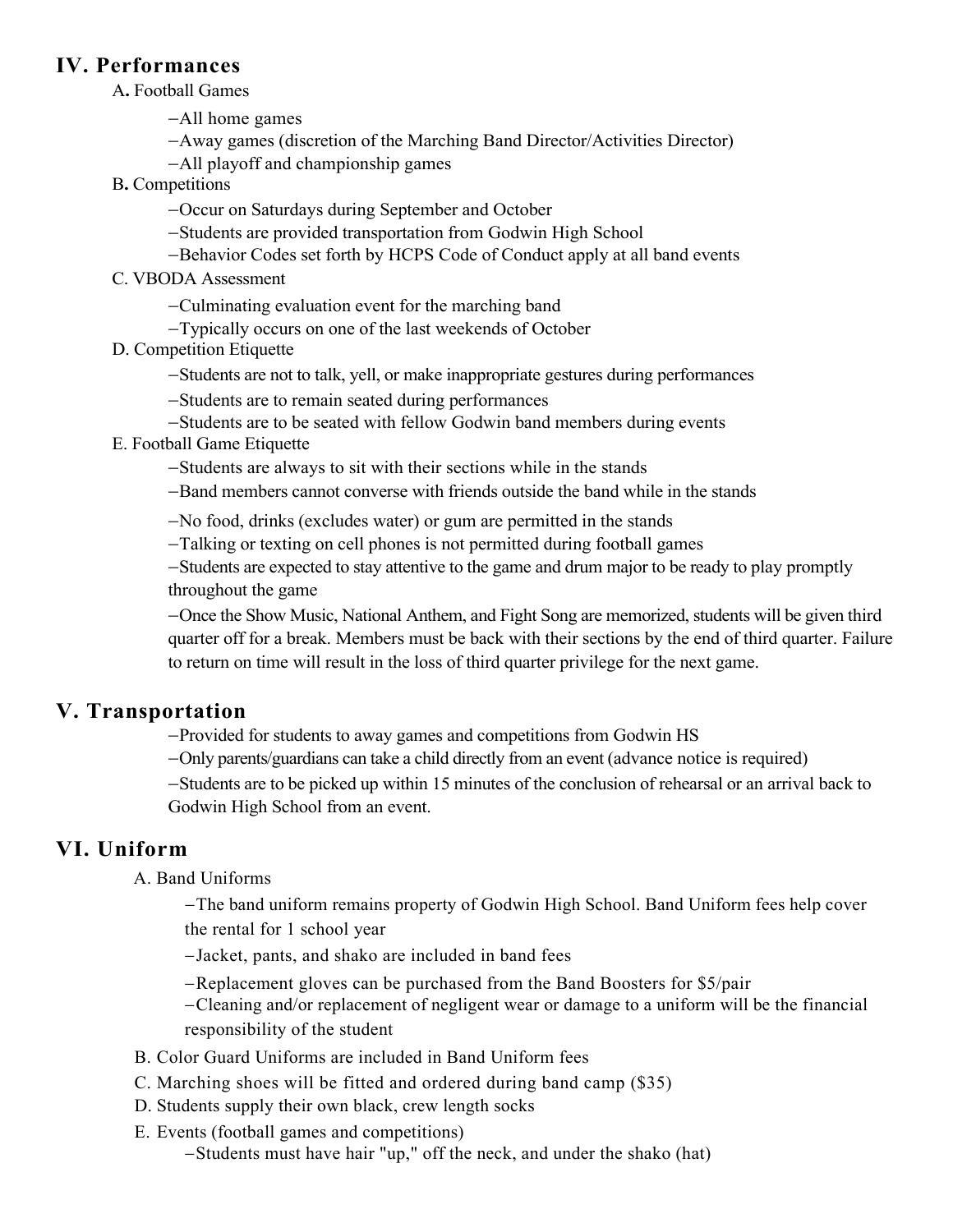−No jewelry is visible during a performance (exception: medical alert bracelet)

−Part of the grading for events (since marching band is a '1/2 credit course) is based on students having all components of their performance attire (socks, shoes, etc...) for each specific event.

−Following competition:

−Students can wear their Show Shirt along with blue jeans, if time for changing permits

### **VII. Band Fees**

A. Marching Band Fees are \$225 (can be paid online or by check)

−Checks made payable to Godwin High School -Fee covers: drill/show design, staffing, transportation, competition costs, uniform (rental for one school year, cleaning, maintenance, and replacement), band T-shirt, band equipment, materials and supplies,

−All band members and color guard must also purchase proper band shoes and gloves (students are fitted during band camp in August). New shoes are only necessary for the firsttime marchers or for members who have out-used/out grown their pair.

−Color Guard members may have other uniform expenses each year as requested by the Color Guard Director and approved by the board.

−We want all interested students to participate in Marching Band - we do not want anyone to not participate because of financial reasons. If there are specific financial concerns, parents are encouraged to contact the Band Director directly so that alternate arrangements can be made. Students who have not paid their Marching Band Fee or have not made other financial arrangements will not be allowed to march with the band.

B. Band Booster Fees are \$110 (can be paid via Venmo or check)

- Checks made payable to Godwin Band Boosters -Fee covers: Game Day meals and booster membership.

- Color Guard members may have other uniform expenses each year as requested by the Color Guard Director and approved by the board.

C. Check the Godwin Bands website to see the current list of fees listed by item.

# **VIII. Fundraising**

#### **A. Overview**

−A crucial part in keeping the band program thriving

−Parent participation is highly encouraged

−Any remaining money in a "student account" upon graduation goes into the general band fund, unless that student has a sibling in the band in which case those funds will be transferred into the sibling's account.

# **IX. Parent Involvement**

#### A. **Godwin High School Band Boosters Executive Board**

−President, Vice President, Treasurer, Secretary, and Band Director

−Elections held annually

#### **B. Chaperones**

−Football games, competitions, parades, car washes, Band Camp, and large trips

−Help with supervising students, and keeping order